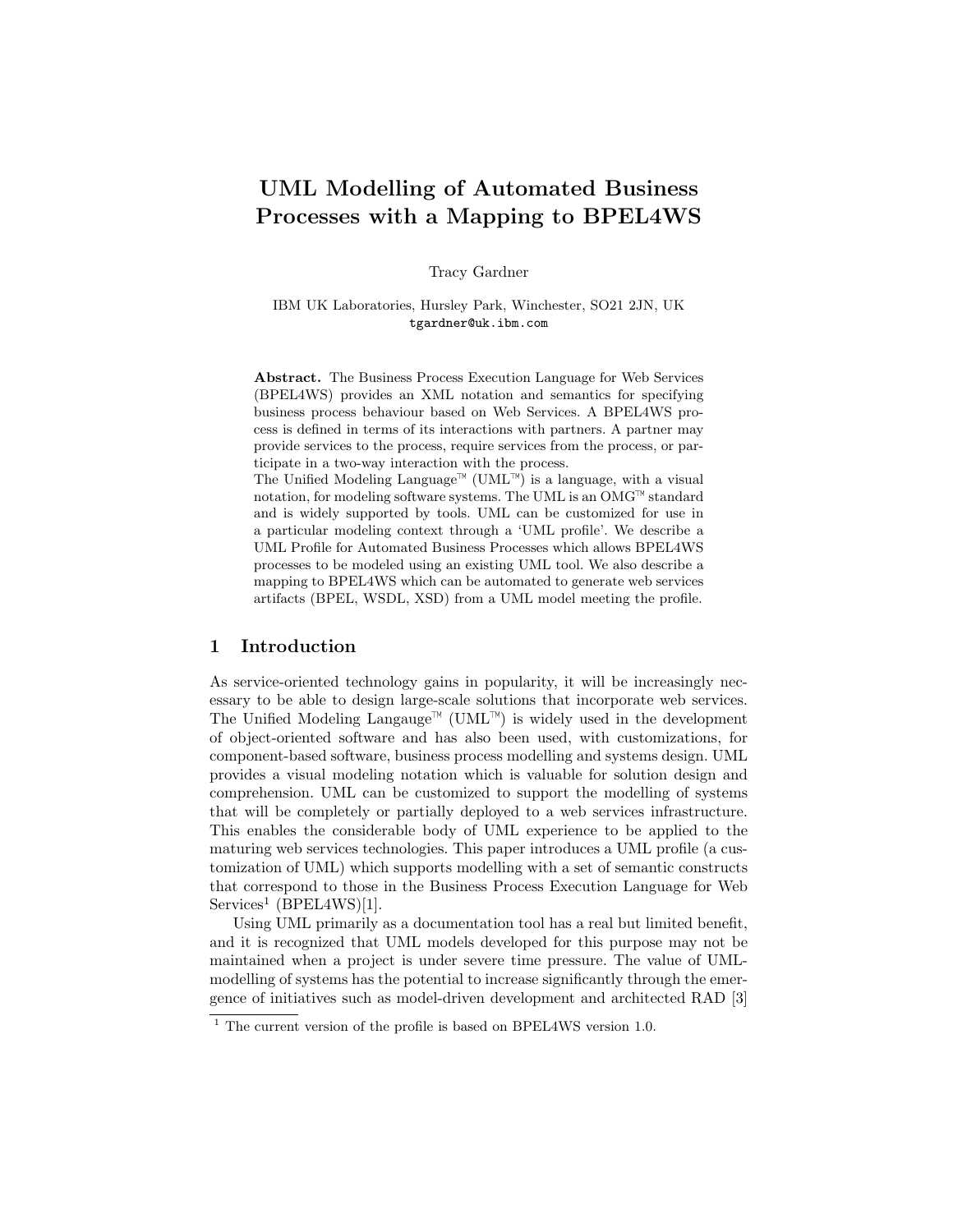which enable executable systems to be generated automatically from detailed models. This approach is employed here to provide a mapping from models conforming to the UML profile for automated business processes to executable BPEL processes.

#### 2 The UML Profile for Automated Business Processes

This section introduces a subset of the UML profile through an example that defines a simple purchase order process. A complete specification of the profile can be found in [2]. The example used here is taken from the BPEL 1.0 specification:

"On receiving the purchase order from a customer, the process initiates three tasks in parallel: calculating the final price for the order, selecting a shipper, and scheduling the production and shipment for the order. While some of the processing can proceed in parallel, there are control and data dependencies between the three tasks. In particular, the shipping price is required to finalize the price calculation, and the shipping date is required for the complete fulfillment schedule. When the three tasks are completed, invoice processing can proceed and the invoice is sent to the customer."

BPEL processes are stateful and have instances so in BPEL this scenario is implemented as a PurchaseOrder process which would have an instance for each actual purchase order being processed. Each instance has its own state which is captured in BPEL variables. In the UML profile, a process is represented as a class with the stereotype <<Process>>. The attributes of the class correspond to the state of the process (its containers in BPEL4WS 1.0 terminology). The UML class representing the purchase order process is shown in Figure 1.



Fig. 1. A UML class used to model a BPEL process

The behaviour of the class is described using an activity graph. The activity graph for the purchase order process is shown in Figure 2. The partners with which the process communicates are represented by the UML partitions (also known as swimlanes): customer, invoiceProvider, shippingProvider and schedulingProvider. Activities that involve a message send or receive operation to a partner appear in the corresponding partition. The arrows indicate the order in which the process performs the activities.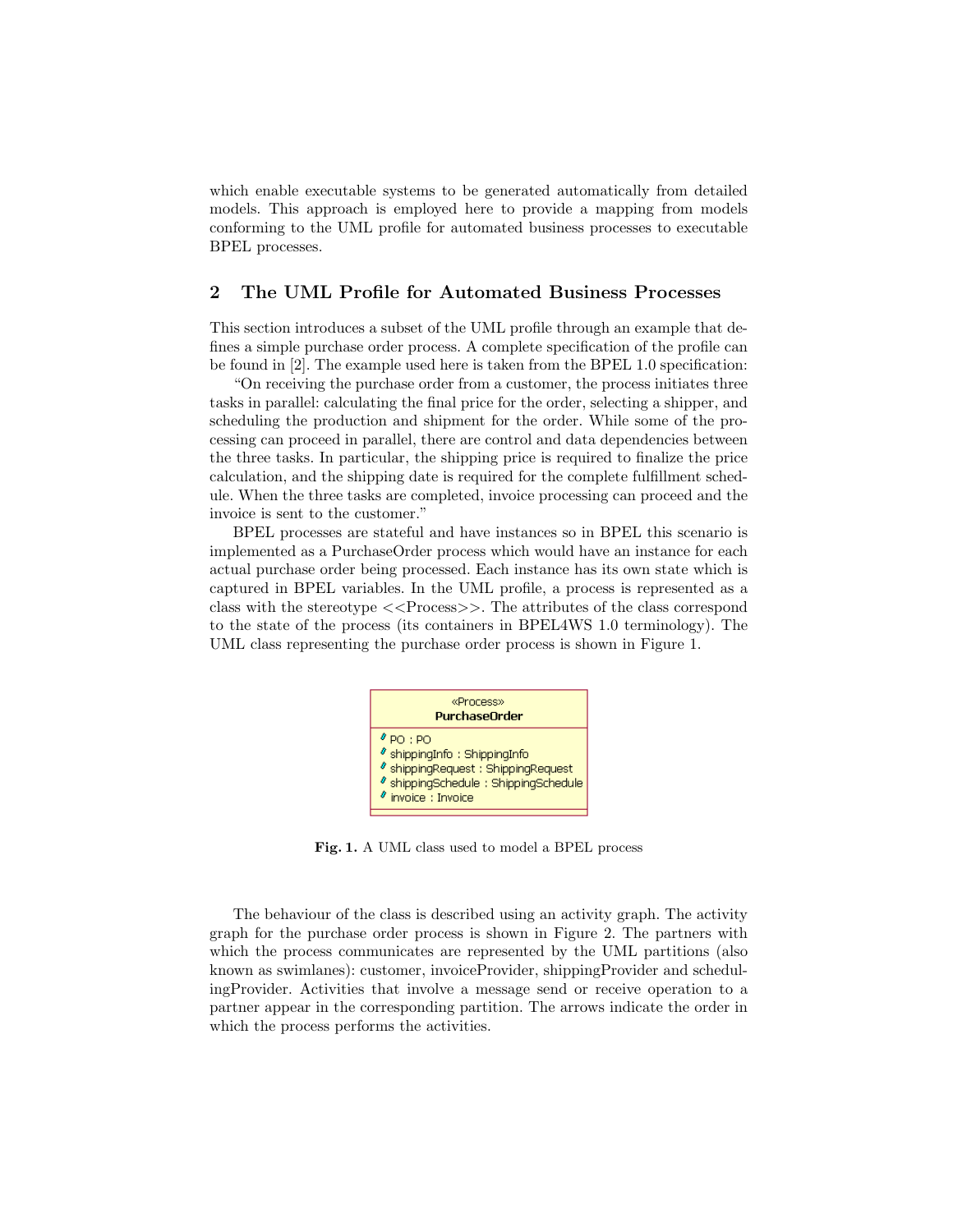

Fig. 2. Activity graph for the purchase order process with detail elided

The purchase order process begins by receiving a purchase order request from a customer. The initiatePriceCalculation, initialiseShippingRequest and request-ProductionScheduling activities begin executing, triggering further activities as they complete. The arrows on the graph indicate control links, an activity starts when all of its preceding activities have completed. Note that the requestShipping activity requires that both the initialiseShippingRequest and sendShipping-Price activities have taken place before it begins. The returnInvoice activity returns a response back to the customer. Each activity has a descriptive name and an entry action detailing the work performed by the activity. Note that in Figure 2, the detail of the actions is hidden on the diagram due to space constraints. For a full explanation of the detailed expression of actions please refer to [2].

## 3 Mapping to BPEL4WS

The UML profile for automated business processes is sufficiently expressive that complete executable BPEL4WS artifacts can be generated from UML models. Table 1 shows an overview of the mapping from the profile to BPEL4WS (version 1.0) covering the subset of the profile introduced in this paper.

A cutdown version of the BPEL document that would be generated from the purchase order example in this paper is shown in Figure 3 (much of the detail is omitted here due to space constraints).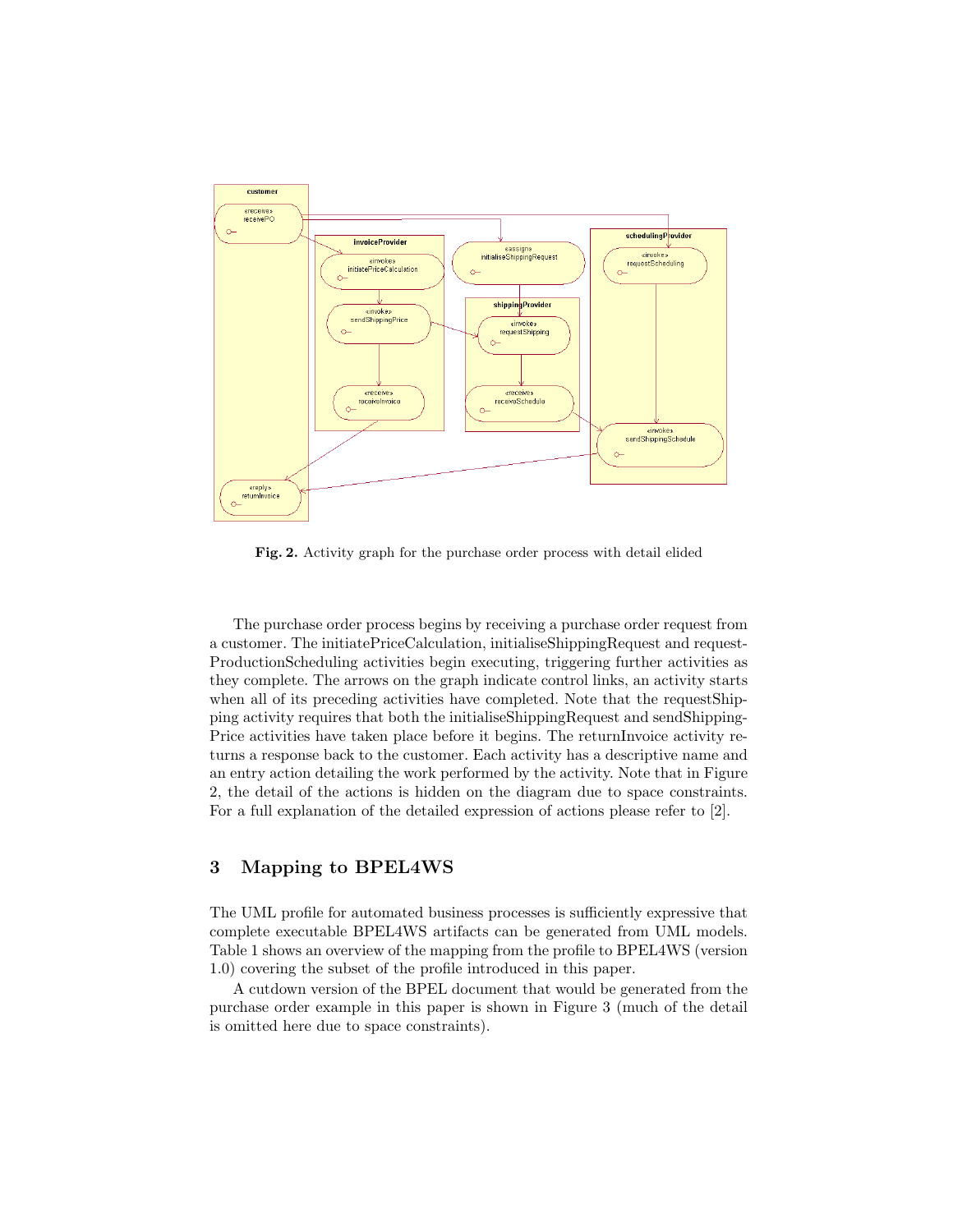Table 1. UML to BPEL4WS mapping overview.

| $<<$ Process $>>$ class                                                                                                                                                                               | BPEL process definition                  |
|-------------------------------------------------------------------------------------------------------------------------------------------------------------------------------------------------------|------------------------------------------|
| Activity graph on $a \le$ process >> class                                                                                                                                                            | BPEL activity hierarchy                  |
| $\langle$ $\langle$ process $\rangle$ class attributes                                                                                                                                                | <b>BPEL</b> containers                   |
| Hierarchical structure and control flow                                                                                                                                                               | <b>BPEL</b> sequence and flow activities |
| $\langle \langle \text{receive} \rangle \rangle$ , $\langle \langle \text{reply} \rangle \rangle$ , $\langle \langle \text{invoke} \rangle \rangle$ activities BPEL receive, reply, invoke activities |                                          |

<process name="purchaseOrderProcess" ...>

```
<containers>
      <container name="PO" messageType="lns:POMessage"/>
      <container name="Invoice" messageType="lns:InvMessage"/>
      ...
   </containers>
   ...
   <sequence>
      <receive partner="customer"
               portType="lns:purchaseOrderPT"
               operation="sendPurchaseOrder"
               container="PO">
      </receive>
      ...
      <reply partner="customer" portType="lns:purchasePT"
             operation="sendPurchaseOrder"
             container="Invoice"/>
   </sequence>
</process>
```
Fig. 3. BPEL extract corresponding to the purchase order process.

## 4 Proof of Concept Demonstrator

A technology demonstrator supporting an end-to-end scenario from a UML tool (such as Rational<sup> $M$ </sup> XDE<sup> $M$ </sup>) through to a BPEL4WS runtime (BPWS4J) is available from IBM<sup> $M$ </sup> alphaWorks<sup> $M$ </sup> as part of the Emerging Technologies Toolkit [4]. The mapping implementation is built using the Eclipse Modeling Framework (EMF) and takes the industry standard file format for exchange of UML models (XMI) as input. BPEL4WS artifacts along with the required WSDL and XSD artifacts are generated.

#### 5 Conclusion

This paper has introduced a UML profile for automated business processes with a mapping to BPEL4WS. This approach enables service-oriented BPEL4WS components to be incorporated into an overall system design utilizing existing soft